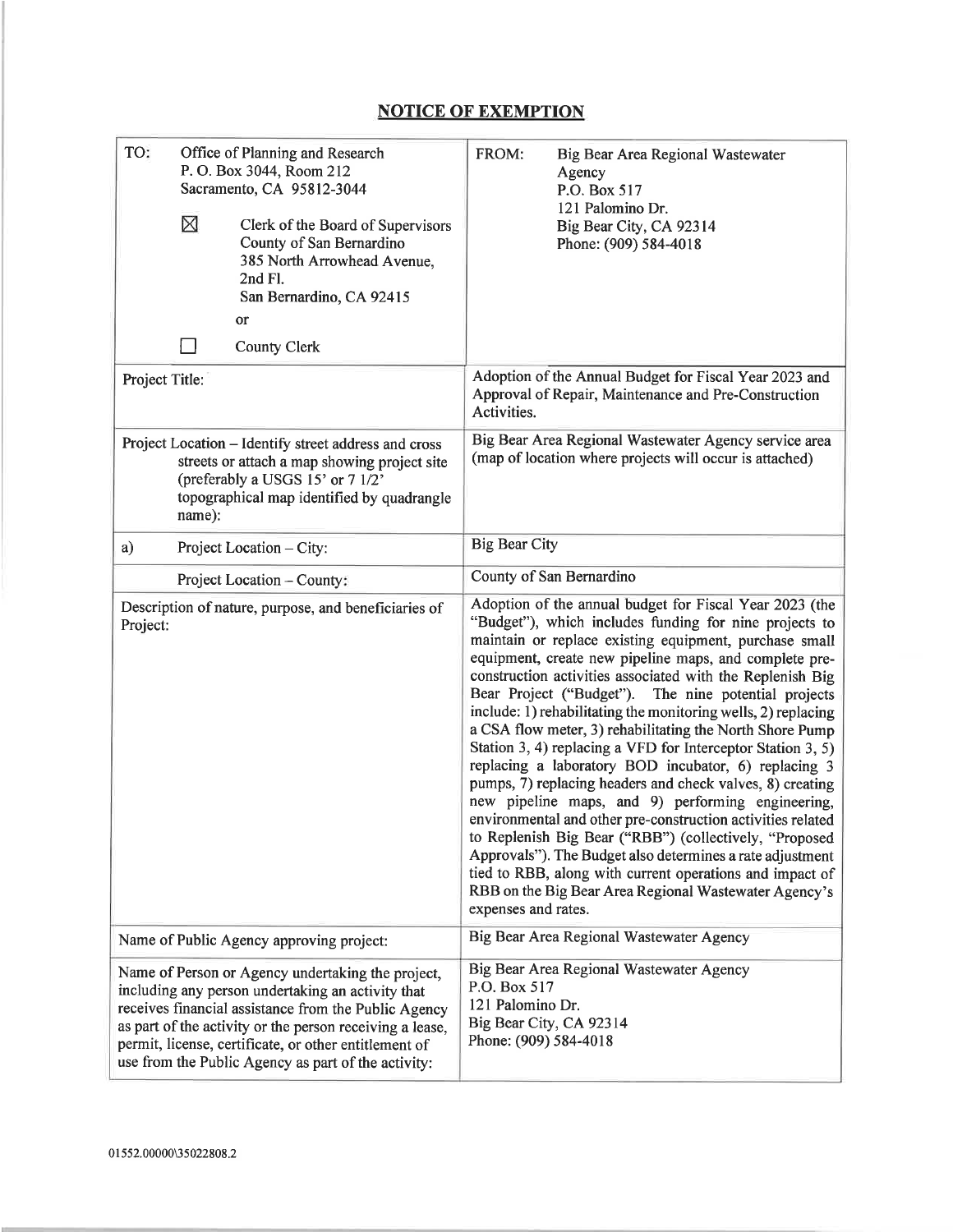| Exempt status: (check one) |                                |                                                                                                                                                                                                                                                                                                                                                                                                                                                                                                                                                                                                                                                                                                                                                                                                                                                                                                                                                                                                                                                                 |
|----------------------------|--------------------------------|-----------------------------------------------------------------------------------------------------------------------------------------------------------------------------------------------------------------------------------------------------------------------------------------------------------------------------------------------------------------------------------------------------------------------------------------------------------------------------------------------------------------------------------------------------------------------------------------------------------------------------------------------------------------------------------------------------------------------------------------------------------------------------------------------------------------------------------------------------------------------------------------------------------------------------------------------------------------------------------------------------------------------------------------------------------------|
| ⊠                          | Not a project.                 | State CEQA Guidelines § 15378                                                                                                                                                                                                                                                                                                                                                                                                                                                                                                                                                                                                                                                                                                                                                                                                                                                                                                                                                                                                                                   |
| ⊠                          | Statutory Exemption.           | State CEQA Guidelines § 15273                                                                                                                                                                                                                                                                                                                                                                                                                                                                                                                                                                                                                                                                                                                                                                                                                                                                                                                                                                                                                                   |
| ⊠                          | Categorical Exemption.         | State CEQA Guidelines § 15301, 15302, 15303                                                                                                                                                                                                                                                                                                                                                                                                                                                                                                                                                                                                                                                                                                                                                                                                                                                                                                                                                                                                                     |
| ⊠                          | Other. Explanation:            | State CEQA Guidelines $§ 15061(b)(3)$                                                                                                                                                                                                                                                                                                                                                                                                                                                                                                                                                                                                                                                                                                                                                                                                                                                                                                                                                                                                                           |
|                            | Reason why project was exempt: | The April 27, 2022 approval of the Budget and Proposed<br>Approvals is not a CEQA "project," because the Budget<br>and Proposed Approvals will not result in any direct or<br>reasonably foreseeable indirect environmental impacts<br>under State CEQA Guidelines § 15378. Further, the<br>Budget and Proposed Approvals are not subject to CEQA<br>review, because it can be seen with certainty that they<br>have no potential to impact the environment under State<br>CEQA Guidelines $\S$ 15061(b)(3).                                                                                                                                                                                                                                                                                                                                                                                                                                                                                                                                                    |
|                            |                                | Additionally, and even if the Budget and the Proposed<br>Approvals are a CEQA "project," they are still<br>categorically exempt from environmental review pursuant<br>to State CEQA Guidelines, §§ 15301, 15302, 15303, and<br>15311 because the Budget and the Proposed Approvals<br>involve:                                                                                                                                                                                                                                                                                                                                                                                                                                                                                                                                                                                                                                                                                                                                                                  |
|                            |                                | the operation, repair, maintenance, or minor alteration<br>of existing public structures, facilities, or mechanical<br>equipment that will result in negligible or no<br>expansion of use beyond that existing today pursuant<br>to State CEQA Guidelines §15301;<br>the replacement or reconstruction of existing<br>۰<br>structures and facilities, which will be located on the<br>same site have substantially the same purpose and<br>capacity as the structure or facility replaced pursuant<br>to State CEQA Guidelines § 15302;<br>the construction and location of limited numbers of<br>$\bullet$<br>new, small facilities or structures; installation of<br>small new equipment and facilities in small<br>structures; and the conversion of existing small<br>structures from one use to another where only minor<br>modifications are made in the exterior of the<br>structure pursuant to State CEQA Guidelines §<br>15303.<br>Finally, none of the "exceptions" to the categorical<br>exemptions apply under State CEQA Guidelines §<br>15300.2. |
|                            |                                | Lastly, the Budget is exempt from under State CEQA<br>Guidelines § 15273 since the Budget includes rate<br>adjustments to assist in funding the RBB to maintain<br>service within existing service areas.                                                                                                                                                                                                                                                                                                                                                                                                                                                                                                                                                                                                                                                                                                                                                                                                                                                       |
| <b>Contact Person:</b>     |                                | David Lawrence                                                                                                                                                                                                                                                                                                                                                                                                                                                                                                                                                                                                                                                                                                                                                                                                                                                                                                                                                                                                                                                  |
| Telephone:                 |                                | $(909) 584 - 4018$                                                                                                                                                                                                                                                                                                                                                                                                                                                                                                                                                                                                                                                                                                                                                                                                                                                                                                                                                                                                                                              |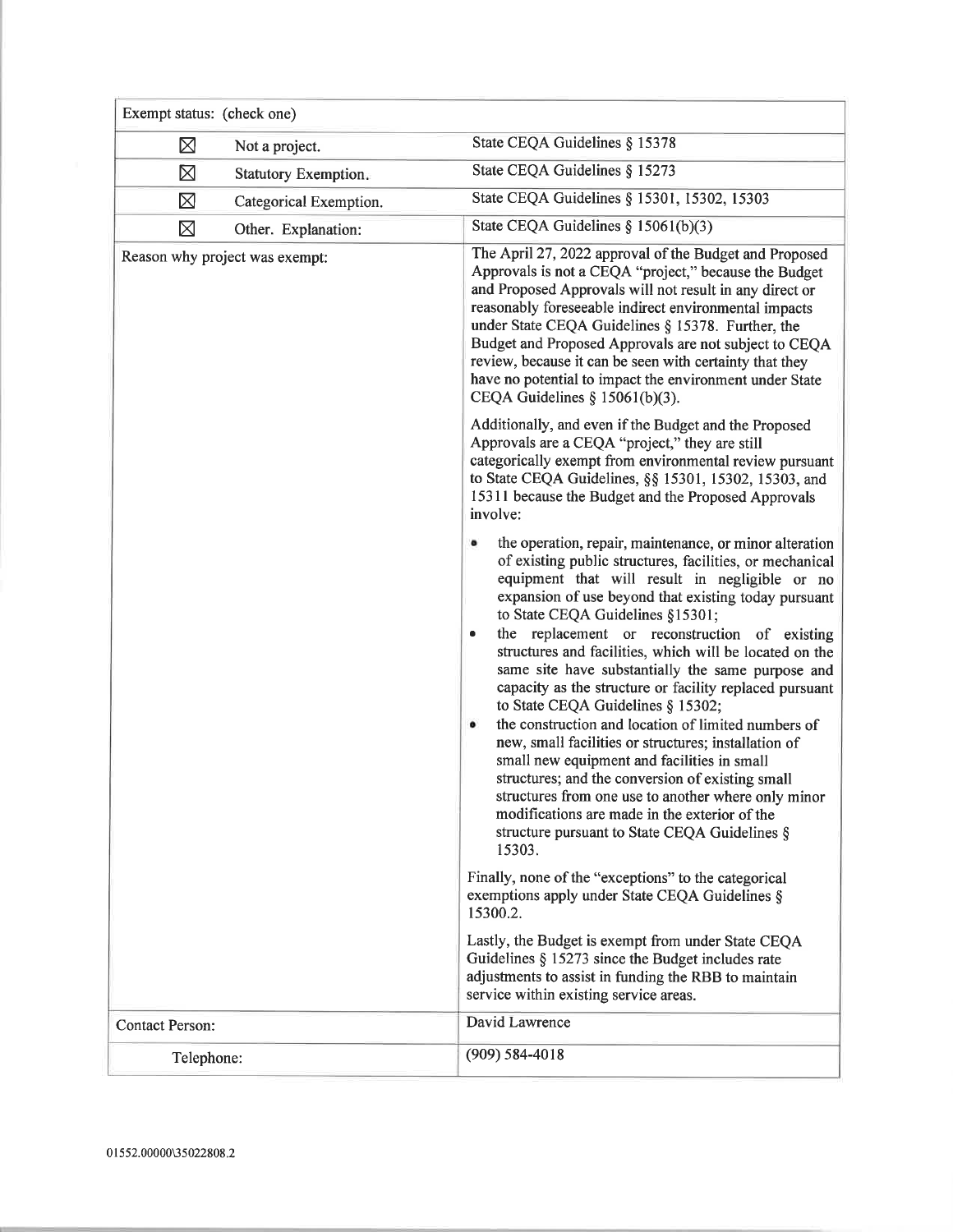Date Received for Filing: \_\_\_

 $\mathcal{Q} \not\sim$  $\mathcal{I}$ .

Signature (Lead Agency Representative)/Title

(Clerk Stamp Here)